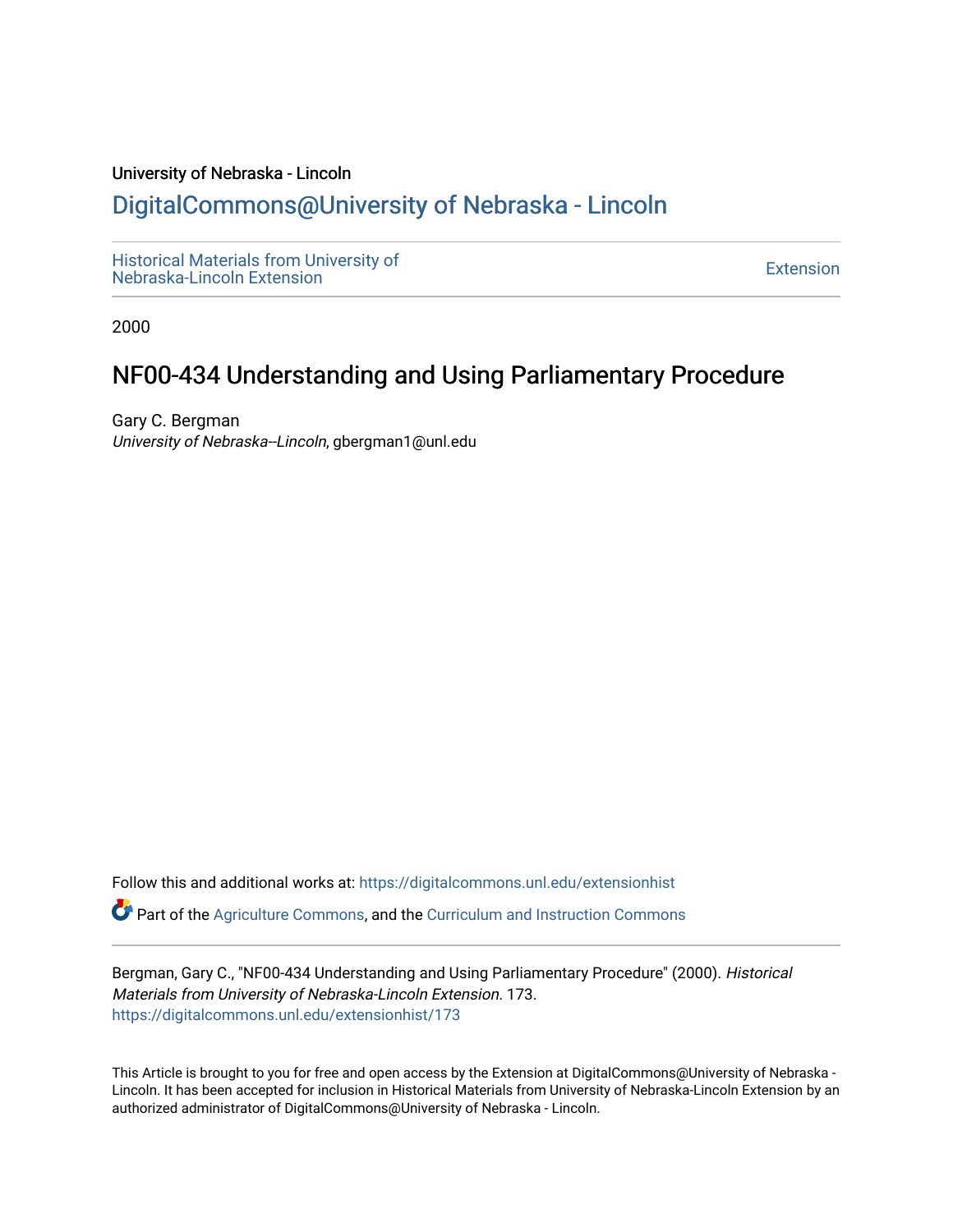#### **Nebraska Cooperative Extension NF00-434**



# **Understanding and Using Parliamentary Procedure**

*Gary C. Bergman, Extension Educator*

Parliamentary procedure is the result of centuries of accumulated experience. Thomas Jefferson wrote the first American manual that remains as the basis of parliamentary procedure today.

Boards and organizations typically operate under rules of order or written rules of parliamentary procedure. These formally adopted rules help facilitate the smooth functioning of a group and establish the rules that an organization and its membership will follow.

While parliamentary procedure can appear intimidating and confusing, it is a time-tested method of conducting business, and operates under four basic principles:

*Justice and courtesy for all. One thing at a time. The rule of the majority. The rights of the minority.*

#### **Parliamentary Procedure Vocabulary**

**Motion** is a formal proposal made in a deliberative assembly.

**Main Motion**, the basis of all parliamentary procedure, provides method of bringing business before the assembly for consideration and action, can be considered only if no other business is pending.

**Privileged Motions** are such that, while having no relation to the pending motion, are of such urgency or importance that they are entitled to immediate consideration: relate to members, and to the organization, rather than to particular items of business.

**Subsidiary Motions** are those that may be applied to another motion for the purpose of modifying it, delaying action on it, or disposing of it.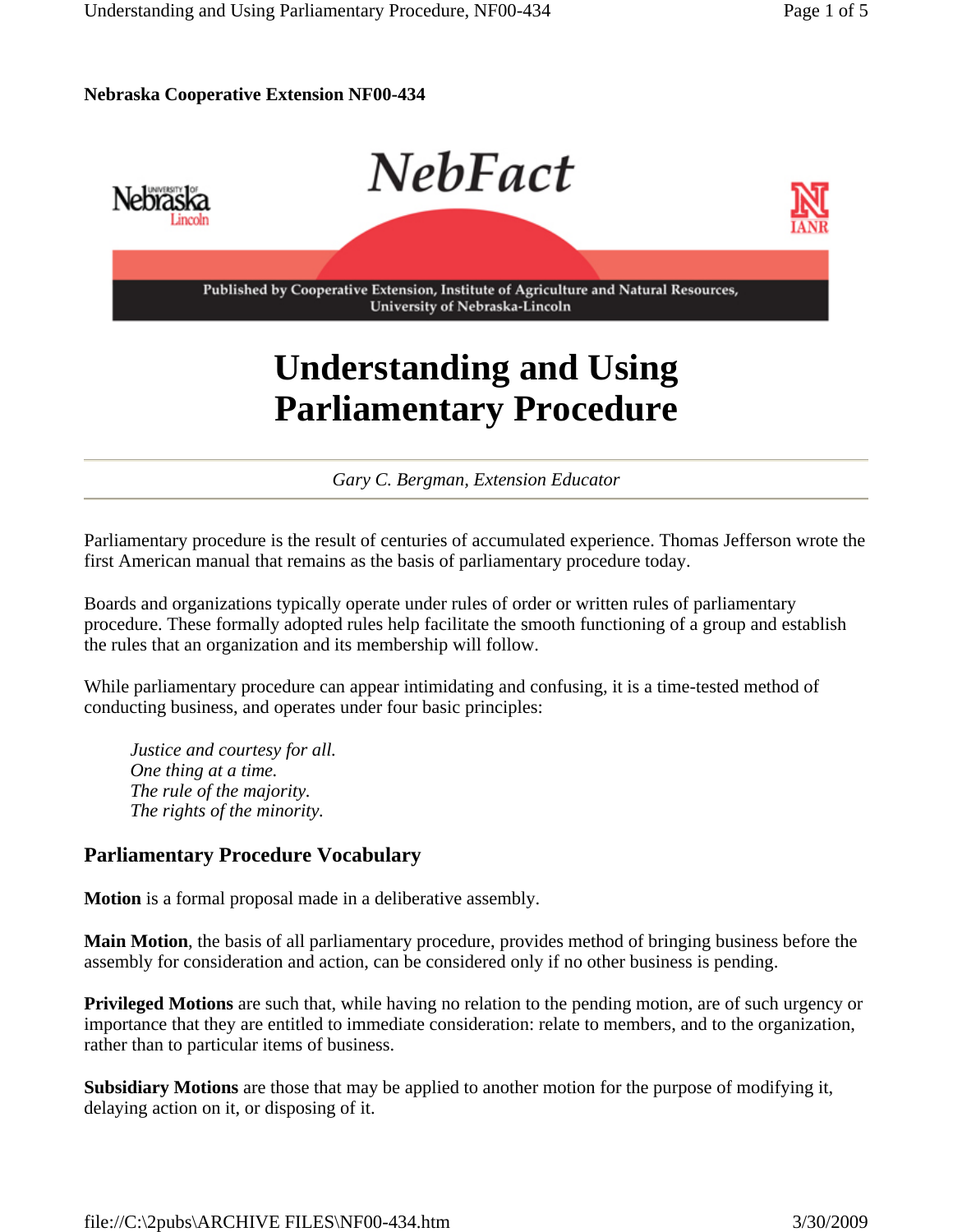**Incidental Motions** are related to the parliamentary situation in such a way that it must be decided before business can proceed.

#### **Forms of Voting**

A **voice vote** is most commonly used.

A **rising vote** is the normal method of voting on motions requiring a two-thirds vote for adoption. It is also used to verify a voice vote or showing of hands.

**Show of Hands** is an alternative to a voice vote and is usually used in small groups.

**General Consent** is a vote of silent agreement without a single objection.

A **Ballot** or **Roll Call** vote can be ordered by a majority. Rulings of the chair can be appealed.

#### **Obtaining and Handling a Main Motion**

When no one else has the floor, a member typically rises if it is a large group and addresses the chair: "Mr. Chairman/Madam President." <sup>1</sup>The member pauses (before stating his or her motion) to be recognized by the chair.

1It should be noted that **chairman** and **president** are gender-neutral words. Therefore, referring to the presiding officer as **Mr. Chairman/Madam Chairman** or **Madam President/Mr. President** is acceptable. In the author's opinion it is also less cumbersome than using chairperson or chairwoman as the case may be.

#### **How a Motion is Brought Before an Assembly**

Once recognized by the chair, a member makes the motion: "I move that or to..." and sits down.

Another member of the group may choose to second the motion. "I second the motion" or "I second it." The chair will then state the motion: "It is moved and seconded that ..."

(Before a motion has been stated by the chair, it can be withdrawn or modified by the maker. After being stated by the chair, it can be withdrawn or modified only by general consent or a majority vote of the body.)

#### **Consideration of the Motion**

Once a motion has been properly presented, members of the group can debate the motion. Before speaking in debate, the member must be recongized by the chair and all remarks must be addressed to the chair. The maker of the motion has the first right to the floor if it is properly claimed.

Debate must be confined to the merits of the motion and can only be closed by order of the group (twothirds vote) or by the chair if no one seeks the floor for further debate.

Once debate is closed, the chair asks: "Is the group ready for the question?" If no one claims the floor, the chair will proceed to take a vote by stating the motion ... and asking who are in favor by saying "Aye." Those opposed, say "No." The chair then will announce the result of the vote ... "motion adopted or motion defeated."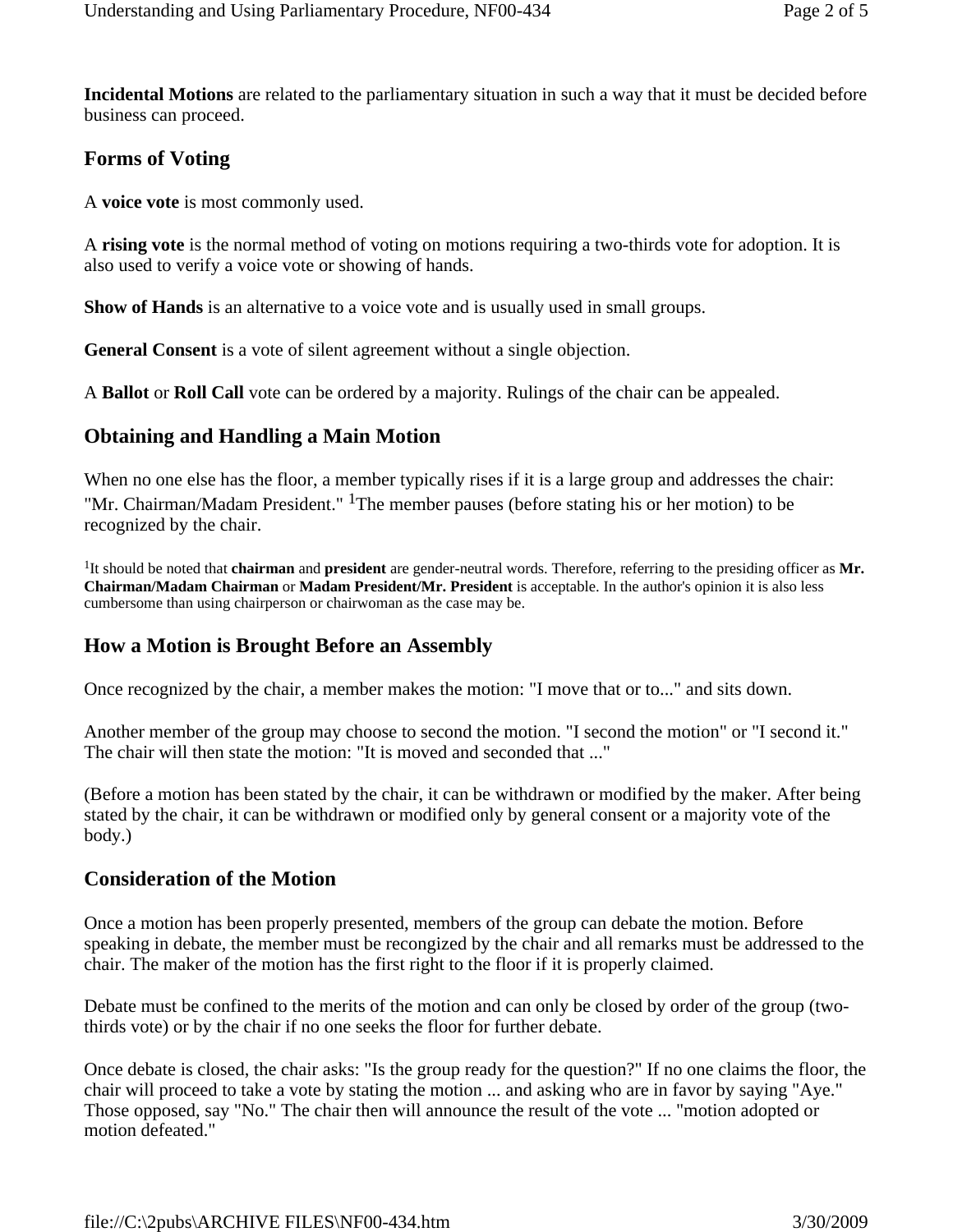### **Helpful Advice**

*Become familiar with an organization's bylaws and constitution as the bylaws state which parliamentary authority rules the organization. Knowing parliamentary procedure and the rules that apply to the organization will make you an effective leader or member of the body. Always remember that parliamentary procedure is not intended to stifle problem solving or creative thinking.*

#### **Thirteen Ranking Motions**

- **Privileged Motions** are such that, while having no relation to the pending question, are of such urgency, or important that they are entitled to immediate consideration; relate to members, and to the organization, rather than to particular items of business.
- Subsidiary Motions are those that may be applied to another motion for the purpose of modifying it, delaying action on it, or disposing of it.
- Main Motion is the basis of all parliamentary procedure -- provides method of bringing business before the assembly for consideration and action. Can only be introduced if no other business is pending.

| Name of<br><b>Motion</b>                   | Is it in<br>order<br>when<br>another<br>has the<br>floor? | Does it<br>require a<br>second? | Is it<br>debatable? | Is it<br>amendable? | What vote<br>is required<br>for<br>adoption? | May it be<br>reconsidered? |  |  |
|--------------------------------------------|-----------------------------------------------------------|---------------------------------|---------------------|---------------------|----------------------------------------------|----------------------------|--|--|
| Privileged                                 |                                                           |                                 |                     |                     |                                              |                            |  |  |
| *Fix the<br>time on<br>which to<br>adjourn | N <sub>o</sub>                                            | Yes                             | N <sub>o</sub>      | Yes                 | M                                            | Yes                        |  |  |
| *Adjourn                                   | N <sub>o</sub>                                            | Yes                             | N <sub>o</sub>      | N <sub>o</sub>      | M                                            | N <sub>o</sub>             |  |  |
| *Recess                                    | N <sub>o</sub>                                            | Yes                             | N <sub>o</sub>      | Yes                 | M                                            | N <sub>o</sub>             |  |  |
| Raise a<br>question of<br>privilege        | Yes                                                       | N <sub>o</sub>                  | N <sub>o</sub>      | N <sub>o</sub>      | $\mathbf{1}$                                 | N <sub>o</sub>             |  |  |
| Call for the<br>orders of the<br>day       | Yes                                                       | N <sub>o</sub>                  | N <sub>o</sub>      | N <sub>o</sub>      | $\overline{2}$                               | N <sub>o</sub>             |  |  |
| <b>Subsidiary</b>                          |                                                           |                                 |                     |                     |                                              |                            |  |  |
| Lay on the<br>table                        | N <sub>o</sub>                                            | Yes                             | N <sub>o</sub>      | N <sub>o</sub>      | M                                            | N <sub>o</sub>             |  |  |
| Previous<br>Question                       | N <sub>o</sub>                                            | Yes                             | N <sub>o</sub>      | N <sub>o</sub>      | 2/3                                          | Yes                        |  |  |
| Limit or<br>extend limits                  | N <sub>o</sub>                                            | Yes                             | N <sub>o</sub>      | Yes                 | 2/3                                          | Yes <sup>3</sup>           |  |  |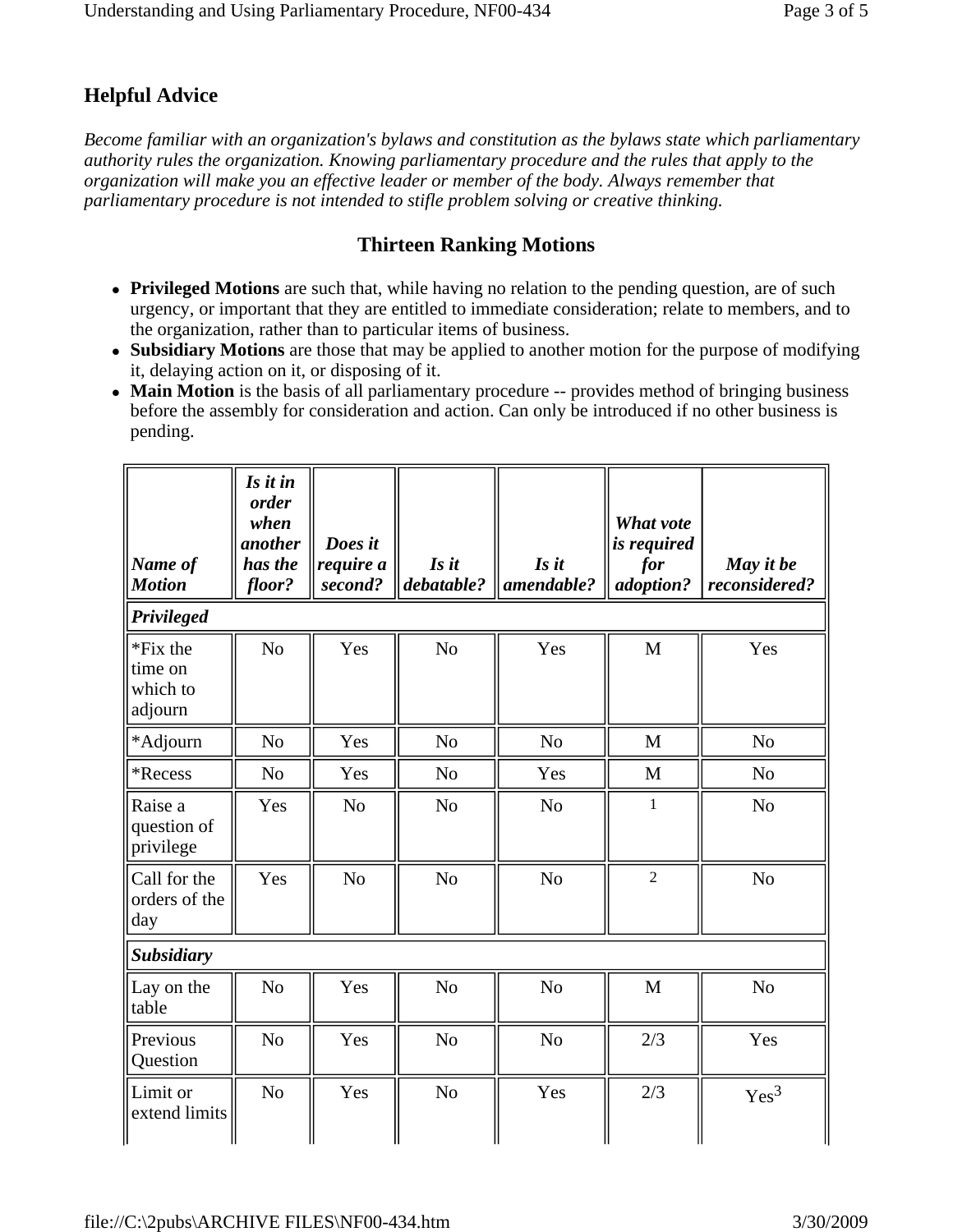| of debate                                                                                                                                                                                                                                                                                                                                                                                                                    |                |     |                  |                |                |                  |
|------------------------------------------------------------------------------------------------------------------------------------------------------------------------------------------------------------------------------------------------------------------------------------------------------------------------------------------------------------------------------------------------------------------------------|----------------|-----|------------------|----------------|----------------|------------------|
| Postpone to<br>a certain<br>time<br>(definitely)                                                                                                                                                                                                                                                                                                                                                                             | N <sub>o</sub> | Yes | Yes              | Yes            | M <sup>4</sup> | Yes              |
| Commit<br>(refer to a<br>committee)                                                                                                                                                                                                                                                                                                                                                                                          | N <sub>o</sub> | Yes | Yes              | Yes            | M              | Yes <sup>5</sup> |
| Amend                                                                                                                                                                                                                                                                                                                                                                                                                        | N <sub>0</sub> | Yes | Yes <sup>6</sup> | Yes            | M              | Yes              |
| Postpone<br>indefinitely                                                                                                                                                                                                                                                                                                                                                                                                     | N <sub>o</sub> | Yes | Yes              | N <sub>o</sub> | M              | Aff. Only        |
| Main motion                                                                                                                                                                                                                                                                                                                                                                                                                  | N <sub>0</sub> | Yes | Yes              | Yes            | M              | Yes              |
| Based on Robert's Rules of Order Newly Revised (RONR)<br>*A main motion if made when no business pending.<br>** Check RONR for specific rules.<br><sup>1</sup> Chair grants.<br>$2$ No vote; Demand.<br><sup>3</sup> Unexecuted part may be reconsidered.<br><sup>4</sup> Two-thirds vote if made a special order.<br><sup>5</sup> Only if committee has not started work.<br><sup>6</sup> If applied to a debatable motion. |                |     |                  |                |                |                  |

- **Incidental Motions** are those (1) which arise out of a pending situation; (2) which arise out of a question that has just been pending; or (3) that relate to the business of the assembly. Incidental motions usually apply to the method of transacting business rather than to the business itself. They have no rank among themselves because they are in order whenever they are incidental to the business of the assembly. Listed below are some of them which are most commonly used.
- Motions that bring a question again before the assembly (restorative) are, as their name implied, motions which bring a question again before the assembly for its consideration. Listed below are the two that are used most often.

| $ Name\ of$<br><i>Motion</i><br><b>Incidental</b> | Is it in<br><i>order</i><br>when<br>another<br>has the<br>floor? | Does it<br>require<br>a<br>second? | Is it<br>$\parallel$ debatable? | $\mathbf{I}$ s it<br>$ $ amendable? | What vote<br>LS<br>required<br>for<br>adoption? | May it be<br> reconsidered? |
|---------------------------------------------------|------------------------------------------------------------------|------------------------------------|---------------------------------|-------------------------------------|-------------------------------------------------|-----------------------------|
| Appeal                                            | Yes                                                              | Yes                                | Yes <sup>1</sup>                | N <sub>o</sub>                      | $\mathrm{M}$ <sup>2</sup>                       | Yes                         |
| Consideration<br>by paragraph<br>or seriatim      | N <sub>o</sub>                                                   | Yes                                | N <sub>o</sub>                  | Yes                                 | M                                               | N <sub>o</sub>              |
| Division of<br>the assembly                       | Yes                                                              | N <sub>o</sub>                     | N <sub>o</sub>                  | N <sub>o</sub>                      | 3                                               | N <sub>0</sub>              |